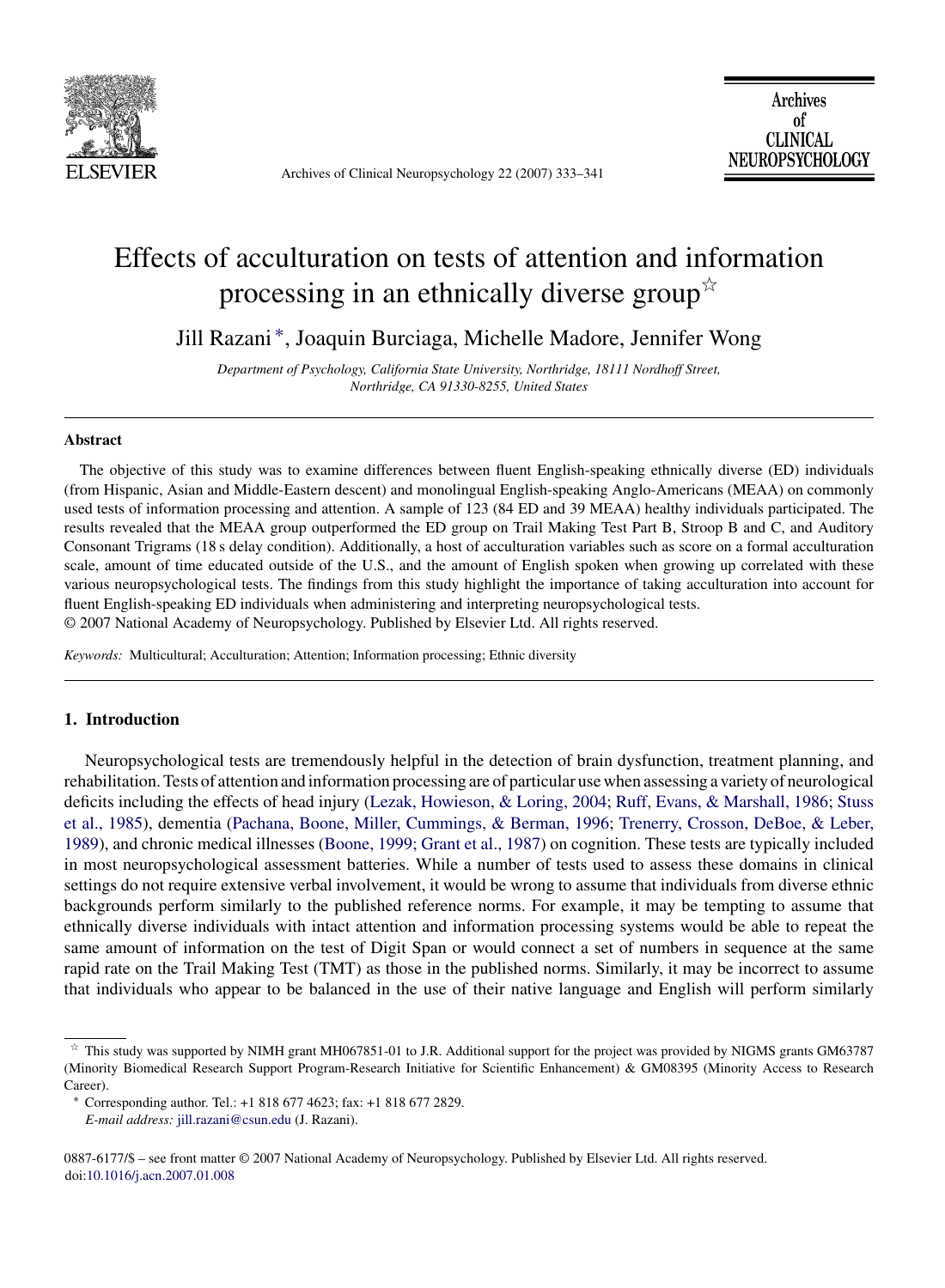to native English speakers on cognitive tests. While language proficiency is certainly associated with acculturation and familiarity with the American culture, it most likely does not equate foreign-born individuals and native English speakers on their test-taking abilities and overall performance.

There may be a host of cultural factors, such as level of acculturation, that account for test performance that an examiner needs to take into account. Unfortunately, very few studies have systematically investigated the effects of acculturation on cognitive tasks in ethnically and linguistically diverse individuals. Even fewer studies have actually inspected what specific aspects of acculturation might affect test performance.

The majority of neuropsychological tests have been developed and normed for White, monolingual English-speaking individuals within the United States or Canada. Therefore, the suitability of their use with ethnically and linguistically diverse individuals is questionable [\(Harris, Tulsky, & Schultheis, 2003\).](#page-8-0) It is estimated that approximately 50% of the U.S. population will be from a non-Anglo background by the year 2050 ([United States Census, 1990\).](#page-8-0) Yet, the field of neuropsychology has paid relatively limited attention to how issues of acculturation may affect cognitive test performance [\(Harris et al., 2003;](#page-8-0) [Manly, Byrd, & Touradji, 2004;](#page-8-0) [Manly et al., 1998\).](#page-8-0)

To date, only a few studies have considered the role of acculturation and other such factors in the neuropsychological test performance of individuals from non-White backgrounds ([Arnold & Orozco, 1989;](#page-8-0) [Harris, Cullum, & Peunte,](#page-8-0) [1995;](#page-8-0) [Manly et al., 1998, 2004\).](#page-8-0) Of the studies conducted, most have included neuropsychological measures of language and memory, but very few have explicitly assessed the effects of acculturation on tests of attention and information processing. It is clear that we need systematic studies in order to examine what role acculturation plays in neuropsychological test performance.

Acculturation is the complex process by which an individual becomes assimilated into a majority or dominant culture. Level of acculturation represents the degree to which an individual accepts and adopts the language, values, customs, and behaviors of the dominant culture. [Arnold, Montgomery, Castaneda, and Longoria \(1994\)](#page-8-0) examined the effects of acculturation on selected Halstead-Reitan neuropsychological tests in a group of young Hispanic and Anglo-American adults (mostly college students). They found that when participants were divided into different levels of acculturation, such as primarily Mexican, Mexican-American, and Anglo-American, based on scores on a formal acculturation rating scale, differences emerged between the groups. Those who identified as primarily Mexican performed poorer on the Tactual Performance Test (TPT; dominant, nondominant, and total scores), the Seashore Rhythm Test, and the Halstead Category Test relative to the Anglo-Americans. The performance of those who identified as Mexican-American fell somewhere in between these two groups. Interestingly, the groups did not differ on a test of attention and information processing speed (the Trail Making Test). This may partially be due to the fact that the groups consisted of young, educated college students. Older, less educated individuals may not have performed similarly. Another study with Hispanic adults found a strong relationship between the years of residence in the U.S. (often used as a proxy to level of acculturation) and perseverative responses on the Wisconsin Card Sorting Test ([Artiola i Fortuny, Heaton, &](#page-8-0) [Hermosillo, 1998\).](#page-8-0) In a recent study, we found that a host of acculturation factors such as level of acculturation as measured by a formal questionnaire and amount of education obtained outside of the U.S. correlated with subtests of the Wechsler Abbreviated Scale of Intelligence ([Razani, Murcia, Tabares, & Wong, in press\).](#page-8-0) We discovered that while these acculturation variables were particularly strongly correlated with the verbal measures, the amount of education obtained outside of the U.S. was related to at least one of the nonverbal measures, Block Design. This would suggest that learning through specific educational systems affect how well one acquires skills or approaches to taking such tests.

In older African-Americans, Manly and colleagues have demonstrated that acculturation and quality of education accounts for neuropsychological test score variability. Using the African American Acculturation Scale, [Manly et](#page-8-0) [al. \(1998\)](#page-8-0) found that level of acculturation was related to tests of memory, naming, and figure matching in older African Americans. [Manly, Jacobs, Touradji, Small, and Stern \(2002\)](#page-8-0) used reading level as a proxy for educational experience and found that this variable, not actual level of education attained, attenuated difference between older African Americans and Whites on a large number of neuropsychological tests. These findings suggest that the quality of the education is a more important variable to measure than actual educational attainment in African Americans, and perhaps other ethnic groups. In fact, in a follow-up study, Manly and colleagues found that educational experience (as measured by the WRAT Reading test) was a significant and unique predictor of test performance across most neuropsychological domains [\(Manly et al., 2004\).](#page-8-0) Unfortunately, commonly used tests of attention and information processing speed were not included in these studies. As a result, we are unable to assess whether educational factors would have had similar effects on attention and information processing speeded tasks in their sample.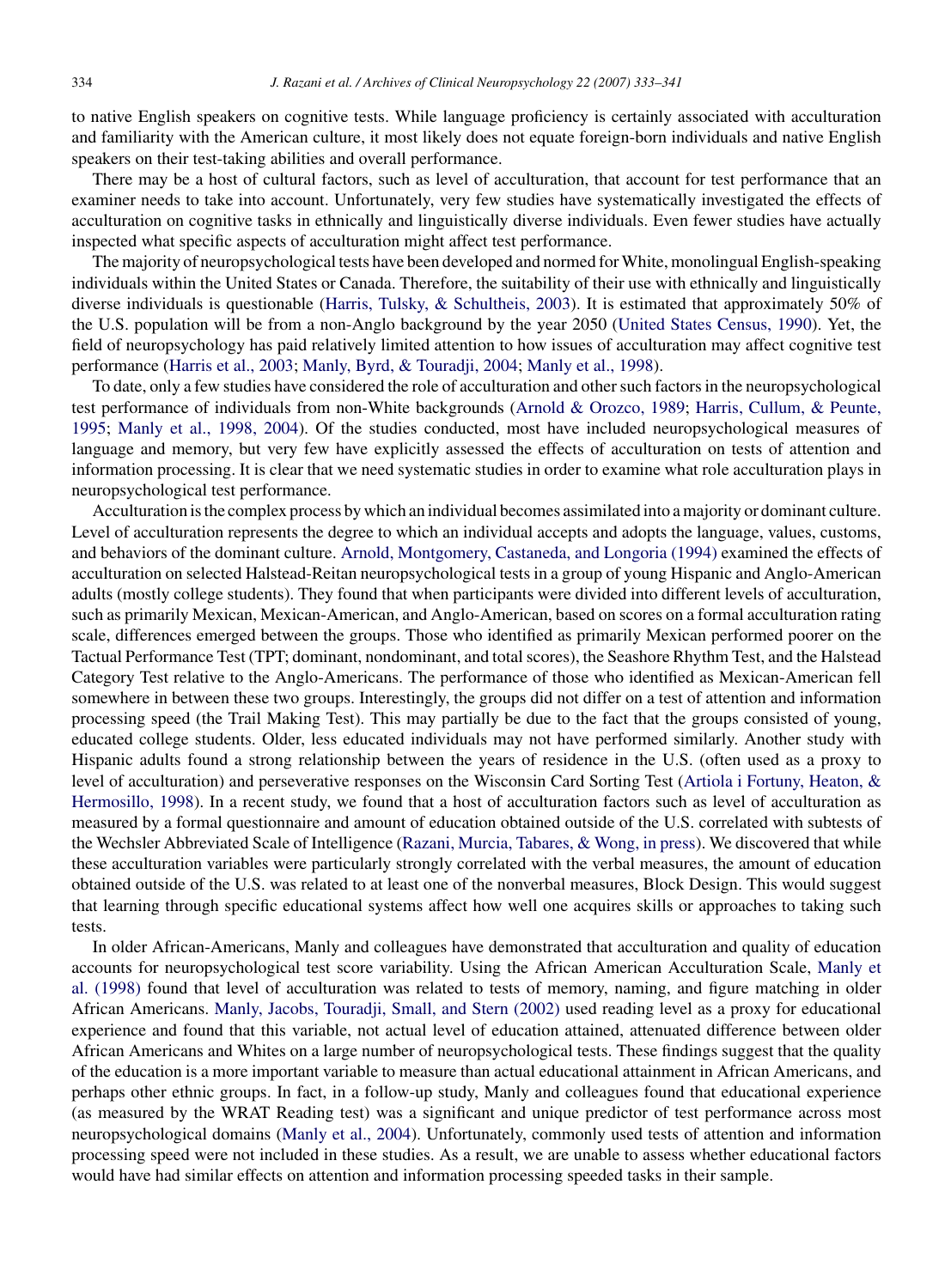<span id="page-2-0"></span>In a recent study, [Harris et al. \(2003\)](#page-8-0) used a varied group of ethnically diverse individuals in order to examine the effects of acculturation on the WAIS-III and the WMS-III. They examined the WAIS-III/WMS-III combined index scores of 151 non-native English speakers from the standardization sample in relation to cultural factors such as language preference, years of residence in the U.S., and length of education within the U.S. They found that all three of these cultural variables accounted for significant portions of variability in the joint WAIS-III – WMS-III Verbal Comprehension Index, Processing Speed Index, Auditory Memory Composite, and Visual Memory test score performance once the effects education had been statistically removed. The only test that did not correlate with the cultural measures was Visual Memory. They found relatively strong relationships between the cultural factors and the Processing Speed Index, but did not report what effects acculturation had on each of the individual subtests, such as Digit Span and Digit Symbol. Additionally, above and beyond the effects of education, language preference appeared to be the strongest predictor of this composite index.

The purpose of the present study was to examine differences in the performance of a group of monolingual, Englishspeaking Anglo-Americans and a group of non-native, but conversantly fluent, English speakers from ethnically and linguistically diverse backgrounds. Further, the goal was to assess specific relationships between commonly used tests of attention/information processing speed and various acculturation measures in the ethnically diverse group. The domains of attention and information processing speed were of particular interest due to the fact that most clinical tests used to assess these domains require relatively little verbal mediation. It was hypothesized that the ethnically diverse group would differ from the Anglo-American group on some of these measures and that a number of the acculturation variables would correlate with the neuropsychological test.

# **2. Methods**

#### *2.1. Participants*

A total of 123 healthy participants were recruited from the greater Los Angeles community. Thirty-nine participants were monolingual English-speaking Anglo-Americans (MEAA) between the ages of 20 and 72 years, with 10–16 years of education. Eighty-four participants were an ethnically diverse (ED) group of participants from Hispanic, Asian, or Middle-Eastern descent between the ages of 18 and 69 years, with 9–20 years of education. The demographic information for participants presented on Table 1 shows that the MEAA group was slightly older than the ED group  $(F(1,121) = 8.6, p = .004)$ , but there were no differences between education levels  $(F(1,121) = 2.24, p = .14)$ .

Within the ED group, 43 were of Hispanic descent from Mexico, Central America (El Salvador, Guatemala, and Honduras), or South America (Paraguay and Columbia); 20 were of Asian descent from the Philippines, Indonesia, China, Vietnam, or Korea; and 21 were of Middle-Eastern descent from Iran, Turkey, or Lebanon. In this ED group, 22 were born in and 62 were born outside of the U.S., and English was the first language learned for 15 and the second language for 69. Additionally, 32 of the ED participants obtained all of their education inside of the U.S., 25 obtained all of their education outside of the U.S., and 27 obtained a portion of their education in their native country and a

| Measures                        | ED Group              | MEAA Group          |  |
|---------------------------------|-----------------------|---------------------|--|
| N                               | 84                    | 39                  |  |
| Male/female ratio               | 32/52                 | 16/23               |  |
| $Age^{**}$                      | $34.87 \ (\pm 13.78)$ | 42.79 $(\pm 14.32)$ |  |
| Years of education              | $13.57 \ (\pm 2.13)$  | $13.00 (\pm 1.56)$  |  |
| Years of education outside U.S. | $6.97 \ (\pm 6.31)$   |                     |  |
| Years of residence in U.S.      | $18.72 \ (\pm 11.06)$ |                     |  |
| Age at which entered the U.S.   | $15.64 \ (\pm 15.47)$ |                     |  |
| Acculturation                   | $51.80 \ (\pm 12.09)$ |                     |  |
| % English growing up            | $38.86 \ (\pm 34.53)$ |                     |  |
| % English currently             | 58.85 $(\pm 34.19)$   |                     |  |
|                                 |                       |                     |  |

Means and standard deviations (in parenthesis) for demographic information by group

ED = ethnically diverse; MEAA = monolingual English-speaking Anglo-American.

\*\*  $p < .01$ .

Table 1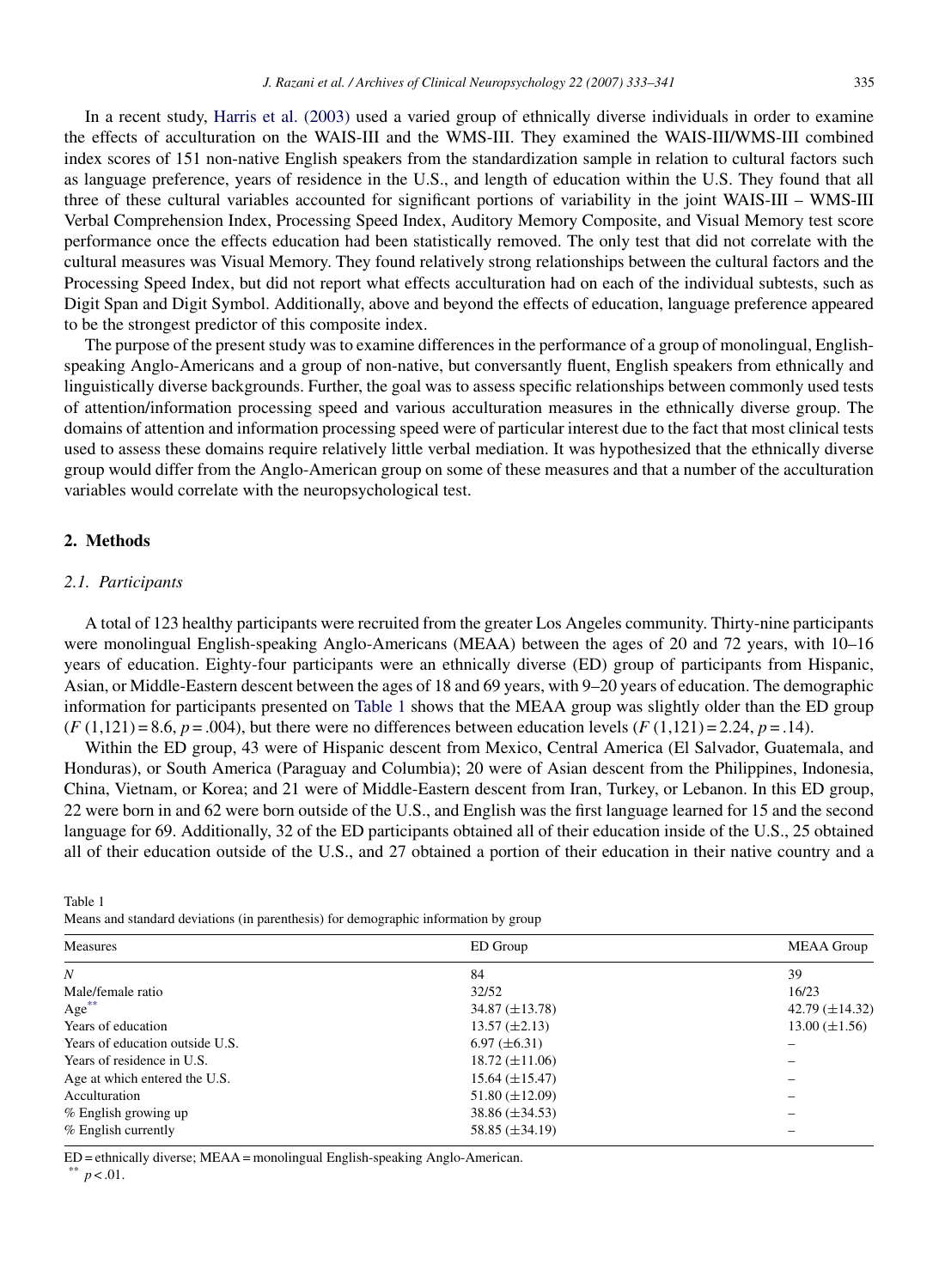portion within the U.S. Unfortunately, we do not have data regarding whether any of the participants who obtained any portion of their education outside of the U.S. attended English-speaking schools. However, closer examination of data regarding the age at which they entered the U.S., years of education obtained outside of the U.S., and age at which they learned English indicates that at least 21 participants had some (ranging from 1 to 31 years, but most had less than 10 years) exposure to the English language prior to entering the United States. It is unclear whether this was within an educational context.

All participants were carefully screened with an examiner-administered health questionnaire for the following factors known to affect cognitive functioning: history of neurological or psychiatric illness, head injury resulting in ≥5 min of loss of consciousness, learning disability, and chronic untreated medical illness (e.g., diabetes, hypertension). All participants who met the health criteria and who were from Middle-Eastern, Hispanic (other than European), and Asian descent were eligible to participate in the current study. The MEAA were eligible to participate if they were Anglo-American and monolingual English speaking. Given that all testing was conducted in English, to participate in the study, all participants were required to be fluently conversant in English. They were considered fluently conversant if they were able to communicate clearly with the examiner, understand test instructions, and carryout the tasks.

## *2.2. Instruments*

## *2.2.1. Acculturation and other related measures*

Since specific acculturation measures are unavailable for each specific ethnic group used in the current study, the Acculturation Rating Scale for Mexican Americans (ARSMA; [Cuellar, Harris, & Jasso, 1980\)](#page-8-0) was adapted and administered to the ethnic participants. At least one study has demonstrated that the ARSMA can be reliably and validly adapted for Asian groups [\(Suinn, Rickard-Figueroa, Lew, & Vigil, 1987\).](#page-8-0) Using similar methods to that of [Suinn et](#page-8-0) [al. \(1987\), w](#page-8-0)ordings such as "Mexican" and "Spanish" were changed to the nationality and the language of origin that was applicable to the participant.

As an example of the type of adaptations made, below are two sample items from the original ARSMA and those adapted for a Korean individual:

| Original ARSMA               |                                   | Adapted for Korean           |                                  |  |  |
|------------------------------|-----------------------------------|------------------------------|----------------------------------|--|--|
| What language do you speak?  |                                   | What language do you speak?  |                                  |  |  |
| 1.                           | Spanish only                      | ı.                           | Korean only                      |  |  |
| 2.                           | Mostly Spanish, some English      |                              | Mostly Korean, some English      |  |  |
| 3.                           | Spanish and English about equally | 3.                           | Korean and English about equally |  |  |
| 4.                           | Mostly English, some Spanish      | 4.                           | Mostly English, some Korean      |  |  |
| 5.                           | English only                      | 5.                           | English only                     |  |  |
| How would you rate yourself? |                                   | How would you rate yourself? |                                  |  |  |
| 1.                           | Very Mexican                      |                              | Very Korean                      |  |  |
| 2.                           | <b>Mostly Mexican</b>             |                              | Mostly Korean                    |  |  |
| 3.                           | <b>Bicultural</b>                 | 3.                           | <b>Bicultural</b>                |  |  |
| 4.                           | Mostly Anglicized                 | 4.                           | Mostly Anglicized                |  |  |
| 5.                           | Very Anglicized                   | 5.                           | Very Anglicized                  |  |  |

The ARSMA is a 20-item scale that requires the participant to rate each question on a 5-point Likert scale ranging from original heritage/language (1) to Anglo/English (5). The ARSMA assesses four acculturation domains: (1) language familiarity, usage, and preference; (2) ethnic identity and generation; (3) reading, writing, and cultural exposure; (4) ethnic interaction. In adapting this instrument for a broader range of ethnic groups, three of the items had to be limited to a 3-point Likert scale, since distinctions such as "Mexican" versus "Chicano" were not relevant for these other ethnic groups. All other items were rated on the original 5-point Likert scale. The ARSMA also has two questions regarding culture and language that are also rated on a 5-point scale but that are not included in the overall score. Thus, individuals could receive a score of 20 (lowest level of acculturation) to 94 (highest level of acculturation) on this adapted acculturation measure.

We were also interested in collecting additional information regarding language usage and greater detail about educational experience from the ED sample. For language, participants were asked to estimate the percentage of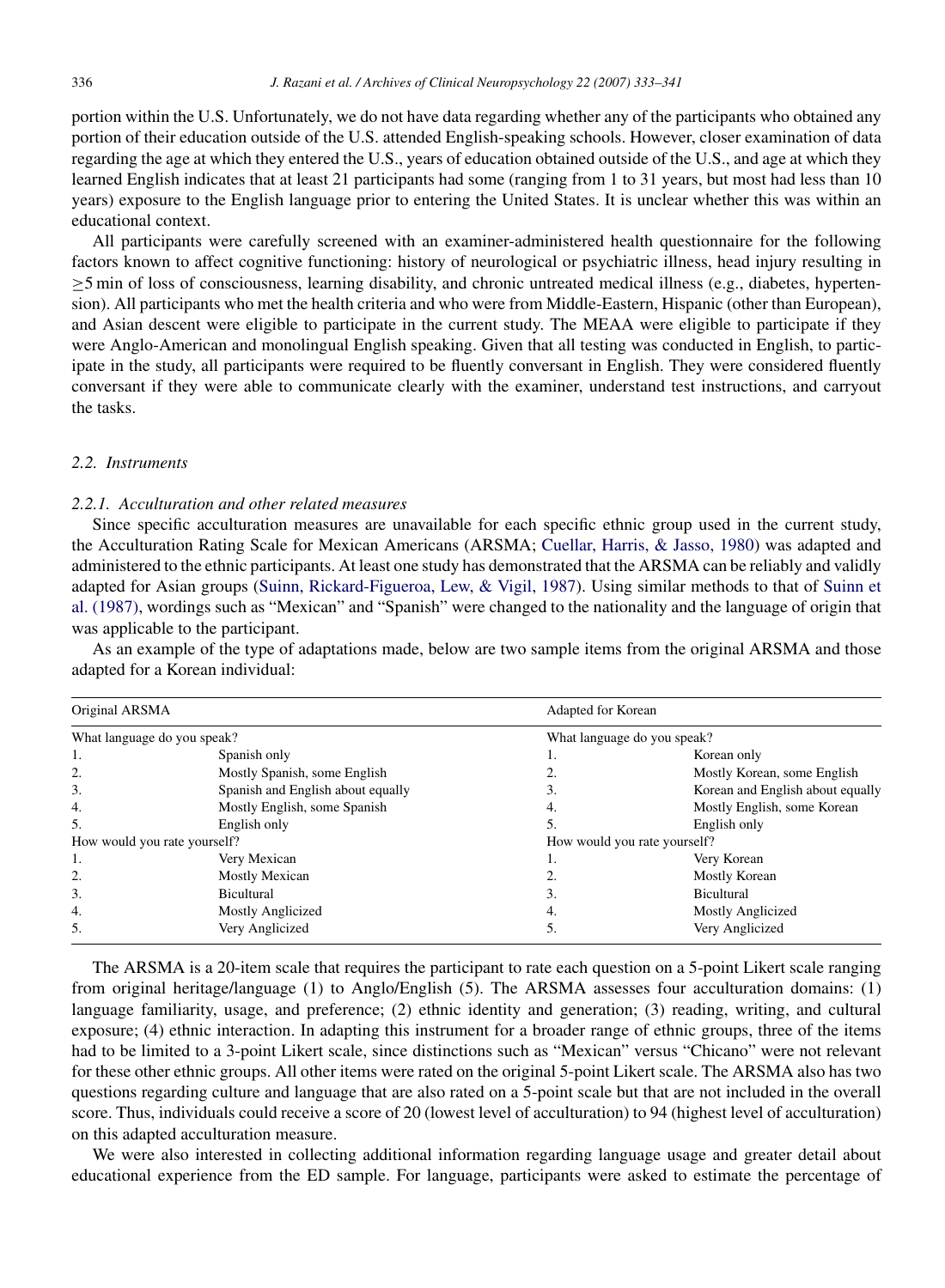English they spoke when they were growing up and the percentage of English they use currently. Additionally, the length of time the participant was educated outside of the U.S. was calculated for each individual based on a ratio of years educated outside of the U.S. to the total number of years of education attained. Similarly, an individual's years of residence in the U.S. was calculated as a ratio of years the individual has been in the U.S. to the total age. It should be noted that all of the Anglo-American participants were monolingual English-speaking and obtained all of their education within the United States. [Table 1](#page-2-0) presents means and standard deviations for the acculturation, language, and education factors for the ED group.

## *2.2.2. Neuropsychological tests of attention and information processing speed*

*2.2.2.1. WAIS-III Digit Span and Digit Symbol.* While both tasks assess attention, Digit Symbol also involves psychomotor skills, and Digit Span also involves immediate verbal recall ([Lezak et al., 2004\).](#page-8-0) Standard test procedures were used to administer both conditions (i.e., digits forward and backward) of the Digit Span subtest of the WAIS-III [\(Wechsler, 2002\).](#page-8-0) The raw scores (number of trials accurately recalled) were recorded for each condition. Similarly, the standard procedures used to administer the Digit Symbol subtest of the WAIS-III were used and raw scores were used as the outcome measure.

*2.2.2.2. Trail Making Test (TMT).* In addition to attention, both parts of this test also involve psychomotor speed [\(Lezak et al., 2004\).](#page-8-0) Part B has also been considered an executive function test [\(Mitrushina, Boone, Razani, &](#page-8-0) [D'Elia, 2005\).](#page-8-0) Both parts of this test were administered following standard procedures ([Mitrushina et al., 2005\).](#page-8-0) In Part A, the numbers 1 through 25 were scattered within circles on a page of an  $8 \text{ in.} \times 11 \text{ in.}$  page and the participant was instructed to draw lines connecting the numbers in order as quickly as possible. In Part B, the numbers 1 through 13 and letters A through L within circles were scattered within circles on a page of an  $8 \text{ in.} \times 11 \text{ in.}$  page and the participant was instructed to draw lines connecting the numbers and letters in sequence (e.g., 1-A-2-B, etc.) as quickly as possible. For each part, time (in seconds) taken to complete the task was used as the outcome measure.

*2.2.2.3. Stroop Test.* In addition to information processing speed, Stroop C also assesses executive functioning [\(Mitrushina et al., 2005\).](#page-8-0) The Comalli version of the Stroop Test [\(Boone, Lesser, Hill-Gutierrez, Berman, & D'Elia,](#page-8-0) [1993\)](#page-8-0) was administered. For this version of the Stroop Test, three cards of  $9\frac{1}{4}$  in.  $\times$   $9\frac{1}{4}$  in. with 100 stimuli per card are arranged in a  $10 \times 10$  grid against a white background. The reading condition requires that the participant read color words (*red, blue, green*) printed in black ink and presented in random order as quickly as possible. The color-naming condition consists of rectangles ( $5/16$  in.  $\times$   $2/16$  in.) of colors (red, blue, green) arranged in random order and requires that the participant name the color blocks as quickly as possible. For the color-reading interference condition (Stroop C), the words "red", "green", and "blue" were printed in different color ink and the participants were required to name the color of the ink in which the word was printed and not read the word. For each condition, time (in seconds) taken to complete the task was used as the outcome measure.

*2.2.2.4. Auditory Consonant Trigrams (ACT).* In addition to attention, this task involves skills of working memory [\(Mitrushina et al., 2005\).](#page-8-0) Using the [Boone \(1999\)](#page-8-0) procedure, three consonant trigrams are presented in an auditory fashion and are followed by a number. The participant is instructed to subtract by 3s from the number for varying intervals (in seconds), after which time he/she is asked to recall the letters. For the first five trials, there is no delay in recalling the letters. There are five trials for each of the delay (3-, 9-, and 18-s) intervals. The number of accurately recalled letters for each delay condition served as the outcome measures.

# *2.2.3. Procedure*

Participants were recruited via newspaper advertisements, flyers posted in public agencies and buildings, and word of mouth. The tests of attention and information processing speed were administered as part of a larger neuropsychological test battery, which took approximately 2½ h to complete. All participants were administered a health questionnaire as part of the screening procedure, and the ED group was administered an additional questionnaire which contained more detailed questions regarding language usage, acculturation factors, and educational experience, as well as a formal acculturation instrument. All participants were paid \$50 for their participation.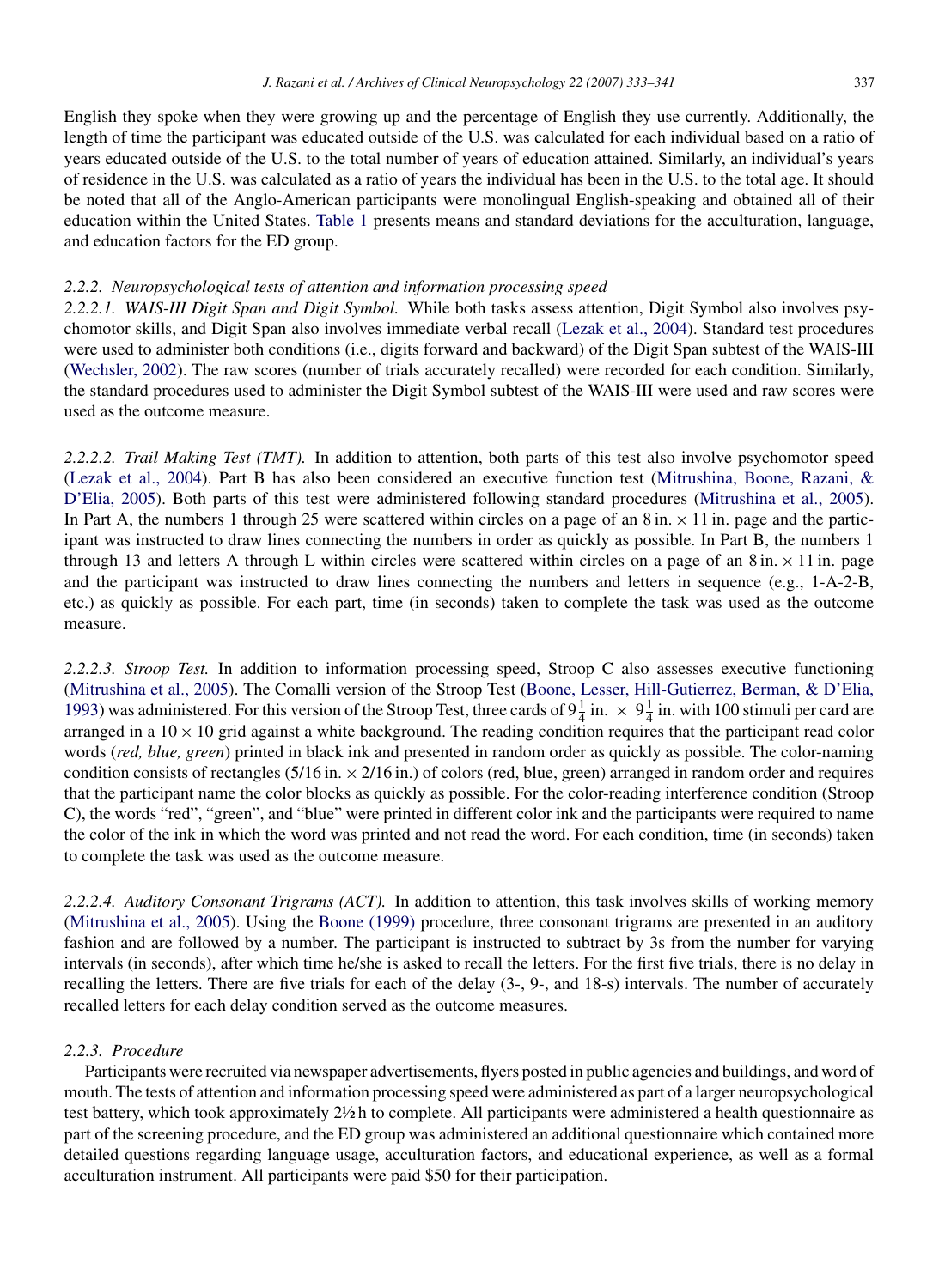It should be noted that for various reasons there are some missing data points (e.g., a few participants were not able to complete testing or a given test was not included in the battery that was administered in the early stages of the study). For the ED participants, 2 were missing ACT, 10 were missing TMT, and 1 was missing Stroop data. For the MEAA group, 1 was missing Digit Span and 9 were missing TMT data.

# **3. Results**

## *3.1. Group comparisons*

Given that there were age differences present between the ED and MEAA groups, a multivariate analysis of covariance, using age as the covariate, was performed in order to compare the MEAA group to the ED group on the tests of attention and information processing speed. The analysis revealed a significant difference between the groups on the neuropsychological measures, Wilk's Lambda  $F(11, 80) = 2.61$ ,  $p = .007$ .

Means and standard deviations for the groups, on each neuropsychological measure, are presented in Table 2. Follow-up ANCOVAs were performed, again using age as the covariate. The MEAA group outperformed the ED group on Digit Span, *F* (1, 122) = 21.45, *p* < .0001; Digit Symbol, *F* (1, 118) = 4.21, *p* = .045; TMT Part B, *F* (1, 96) = 10.61, *p* = .002; Stroop B, *F* (1, 119) = 12.55, *p* = .001; Stroop C, *F* (1, 119) = 5.04, *p* = .01; and ACT 18-s delay,  $F(1, 119) = 5.82, p = .01.$ 

No differences were found between the groups on TMT Part A, *F* (1, 107) = 1.36, *p* = .29; Stroop A, *F* (1, 119) = 2.95, *p* = .09; ACT 0-s delay, *F* (1, 119) = 0.92, *p* = .34; ACT 3-s delay, *F* (1, 119) = .01, *p* = .99; or ACT 9-s delay, *F* (1,  $119$ ) = 3.52,  $p = .06$ .

In order to better understand these group differences and the impact of acculturation on neuropsychological scores, the ED group was divided into high and low acculturated groups using the adapted ARSMA scores. Due to the fact that we did not have perfect high scorers on the ARSMA, we were not able to use a method previously used by [Arnold](#page-8-0) [et al. \(1994\).](#page-8-0) Instead, a median acculturation score of 50 was obtained for the ED group and participants who scored above this score were classified as high acculturated and those who scored below the median were classified as low acculturated. Four individuals who scored a 50 were not included in the analysis. The two groups were then compared to the MEAA group. A series of ANCOVAs, using age as the covariate, was performed, and Tukey post-hoc analyses were examined when group differences were obtained. The results of these analyses were found to be quite similar to those reported above. The MEAA group outperformed both the high- and low-acculturated groups on Digit Span, *F* (2, 110) = 11.45, *p* = .0001; TMT Part B, *F* (2, 83) = 6.05, *p* = .003; Stroop B, *F* (2, 107) = 7.47, *p* = .001; Stroop C, *F* (2,  $107$ ) = 4.13,  $p = .019$ ; and ACT 18-s delay,  $F(2, 109) = 4.62$ ,  $p = .012$ . It should be noted that there were no statistical differences between the high- and low-acculturated groups on these neuropsychological variables.

Means and standard deviations (in parentheses) for neuropsychological measures by group

| <b>Measures</b>           | ED Group               | <b>MEAA</b> Group      |  |
|---------------------------|------------------------|------------------------|--|
| Digit Symbol (raw score)  | 53.41 $(\pm 10.56)$    | 54.54 $(\pm 10.56)$    |  |
| Digit Span (raw score)*** | $15.67 \ (\pm 4.05)$   | $18.55 \ (\pm 4.11)$   |  |
| Trails A                  | $31.19 \ (\pm 12.36)$  | $31.28 (\pm 11.23)$    |  |
| Trails B <sup>**</sup>    | $81.09 \ (\pm 33.63)$  | $67.50 \ (\pm 21.31)$  |  |
| Stroop A                  | 46.93 $(\pm 8.64)$     | 44.56 $(\pm 8.14)$     |  |
| Stroop $B***$             | $66.72 \ (\pm 12.83)$  | $61.79 \ (\pm 9.03)$   |  |
| Stroop $C^{**}$           | $117.64 \ (\pm 25.93)$ | $109.23 \ (\pm 25.71)$ |  |
| ACT 0 s delay             | 14.88 $(\pm .40)$      | 14.92 $(\pm .35)$      |  |
| ACT 3 s delay             | $11.69 \ (\pm 2.69)$   | $11.56 \ (\pm 2.72)$   |  |
| ACT 9 s delay             | $9.16 \ (\pm 3.31)$    | $9.90 \ (\pm 3.64)$    |  |
| ACT 18 s delay            | $7.70 \ (\pm 3.52)$    | $9.13 \ (\pm 3.61)$    |  |

ED = ethnically diverse; MEAA = monolingual English-speaking Anglo-American.

Table 2

\*\*\*  $p < .001$ .

 $*$  *p* < .05.

<sup>\*\*</sup>  $p < .01$ .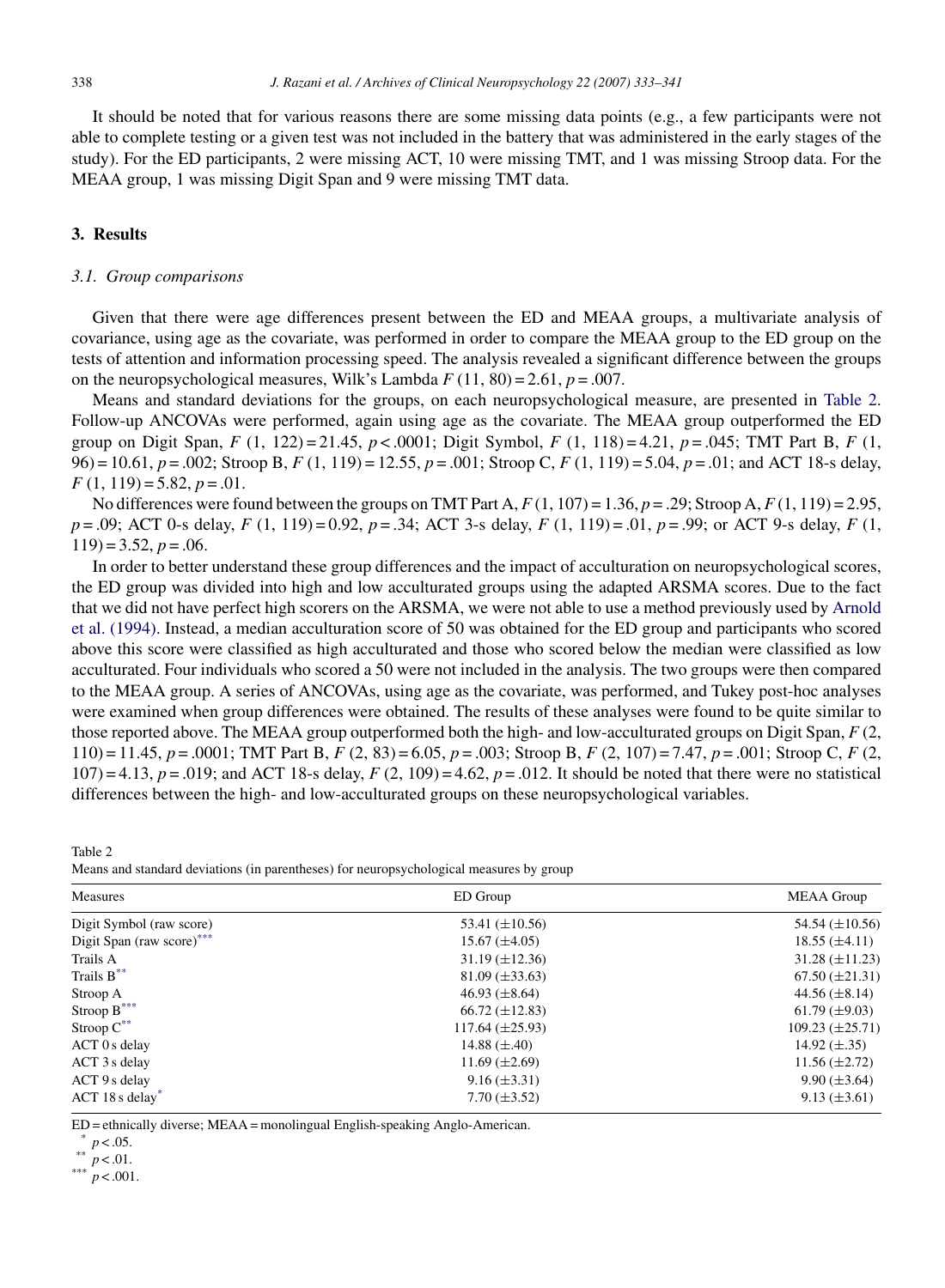| Table 3                                                                                                             |
|---------------------------------------------------------------------------------------------------------------------|
| Pearson's r correlation coefficients between neuropsychological measures, demographic and cultural/language factors |

| Variable/measure         | Age        | Years of<br>education | Acculturation<br>score | Years resided<br>in the U.S. | Years of<br>education<br>outside the U.S. | $%$ English<br>spoken<br>growing up | $%$ English<br>spoken<br>currently |
|--------------------------|------------|-----------------------|------------------------|------------------------------|-------------------------------------------|-------------------------------------|------------------------------------|
| Digit Symbol (raw score) | $-.536***$ | $.418***$             | $.270*$                | .125                         | $-.231$ <sup>*</sup>                      | .156                                | $-.012$                            |
| Digit Span (raw score)   | $-.381***$ | $.237*$               | $.254*$                | .173                         | $-.293***$                                | .208                                | .105                               |
| Trails A                 | $.352**$   | $-.157$               | $-.254^*$              | $-.210$                      | $.374***$                                 | $-.309**$                           | $-.223$                            |
| Trails B                 | $.455***$  | $-.052$               | $-.226$                | $-.306^*$                    | $.457***$                                 | $-.377***$                          | .046                               |
| Stroop A                 | .168       | $-.097$               | .005                   | $-.022$                      | $-.126$                                   | .051                                | $-.032$                            |
| Stroop B                 | $.549***$  | $-.266*$              | $-.353$ **             | $-.305***$                   | $.375***$                                 | $-.409***$                          | $-.169$                            |
| Stroop C                 | $.357***$  | $-.257$               | $-.124$                | $-.144$                      | .142                                      | $-.162$                             | .013                               |
| ACT 0 s delay            | $-.123$    | .013                  | $-.122$                | .114                         | $-.133$                                   | .113                                | $-.107$                            |
| ACT 3 s delay            | $-.138$    | $.309***$             | .055                   | $-.047$                      | .001                                      | $-.104$                             | .019                               |
| ACT 9 s delay            | $-.268$ ** | $.224*$               | .179                   | .105                         | $-.206$                                   | .133                                | .035                               |
| ACT 18 s delay           | $-.137$    | $.269***$             | $-.137$                | $-.148$                      | .024                                      | $-.075$                             | $-.028$                            |

 $p < .05$ .

 $p < .01$ .

\*\*\*  $\int_{0}^{R} p < .001$ .

#### *3.2. Correlation analyses*

Pearson's *r* correlation analyses were performed for the ED group in order to assess the relationship between the demographic, cultural, and the neuropsychological variables. The results are presented in Table 3. As expected, most of the neuropsychological variables correlated with age. A number of the measures also correlated with education. The acculturation measure correlated significantly with a number of the neuropsychological measures. It appears that as level of acculturation increased, so did performance on the Digit Symbol, Digit Span, TMT Part A, and Stroop B performance for the ED group. Other acculturation variables such as the greater the percentage of time English was spoken by the participant when growing up appeared to lessen the time required to complete TMT Part B and Stroop B. Interestingly, the amount of English *currently* spoken by the ED participants did not affect performance on any of the test.

For the acculturation factors, the amount of education obtained *outside* of the U.S. appeared to produce the greatest number of correlations with the neuropsychological measures. The longer one was educated outside of the U.S., the poorer they performed on Digit Symbol and Digit Span, and the longer time they required for completing TMT Parts A and B and Stroop B. The amount of time spent in the U.S. appeared to produce the fewest significant correlations with the neuropsychological measures (i.e., correlated only with TMT Part B and Stroop B).

# **4. Discussion**

The present study examined differences between a group of MEAA and ED on commonly used tests of attention and information processing speed. It also examined the relationship between these neuropsychological measures and acculturation. The results show that the MEAA consistently outperformed the ED group on a number of these tests, especially those that required greater verbal mediation. The MEAA group was able to recall a greater number of digits and connected numbers and letters in sequence with faster speed than the ED group. The MEAA were able to name color blocks more rapidly and performed a color-reading (inhibition) test with greater speed than the ED group. They also outperformed the ED group on recall of number of letters after an 18-s delay on the ACT.

These findings are quite intriguing given that both groups were fluent English speakers and that these particular tests do not require a substantial amount of language skills. These findings underscore the importance of not simply assuming that normative reference data are appropriate for all fluent English speakers. Language proficiency is certainly one indication of how one has acculturated or assimilated into the majority culture; however, there are a number of other factors that contribute to optimal performance on these tests. For example, cultural familiarity with the testing format and the culture-specific test items may lead to better test performance. Other cultural factors such as test-taking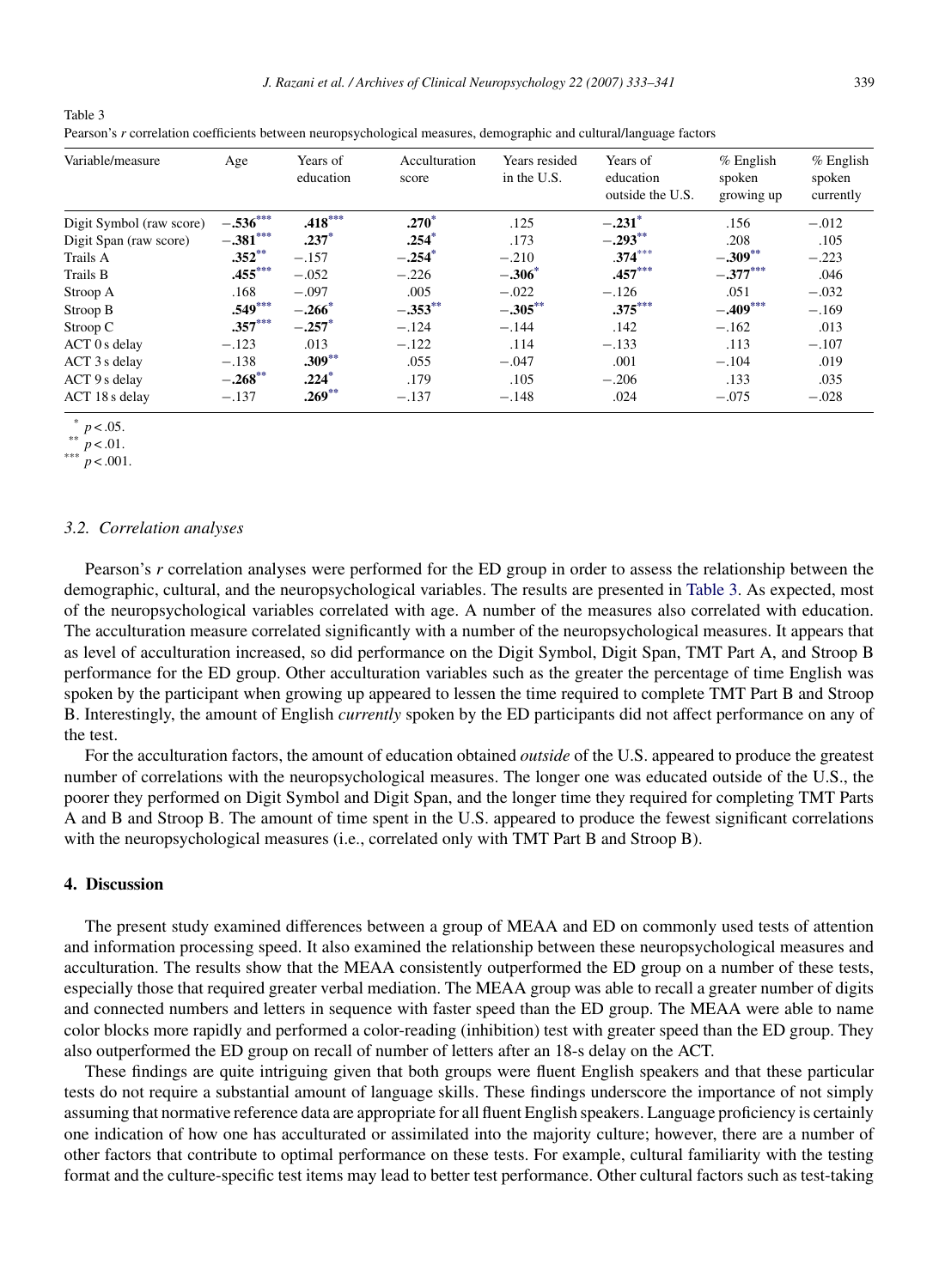approach, attitude of the participant toward test taking, and participants' comfort with lengthy testing sessions may also influence performance.

These findings are consistent with previous research demonstrating differences between Whites and other cultural groups ([Harris et al., 2003; Manly et al., 2002; Razani et al., in press\).](#page-8-0) Interestingly, [Arnold et al. \(1994\), o](#page-8-0)ne of the only studies to include a measure of attention and information processing speed, did not find differences between Mexican-Americans with varying levels of acculturation. This may, however, have been due to the fact that they included a group of young college students. Perhaps college students are familiar with speeded tasks, and perhaps discrepancies in performance are more apparent in older groups with heterogeneous education levels.

The current results from the correlation analyses further confirmed the influence of acculturation and linguistic factors on the performance of the ED group. Specifically, acculturation level, as measured by the ARSMA, was found to be a strong predictor of test of attention. This implies that as one becomes more familiar with and adopts the dominant Euro-American culture, neuropsychological test scores tend to increase. This is most likely due to the fact that familiarity with the dominant culture and customs brings with it familiarity with test-taking formats and approaches.

The amount of education obtained outside of the U.S. was another strong predictor of test performance. Manly and colleagues have repeatedly demonstrated that the quality of education or the educational experience are important predictors of cognitive testing performance [\(Manly et al., 2004\).](#page-8-0) Our findings are also in agreement with [Harris et al.'s](#page-8-0) [\(2003\)](#page-8-0) study, in which they found that the amount of time education was obtained within the U.S. to be an important predictor of WAIS-III/WMS-III performance. In fact, in a group of non-native English speakers, the years of education obtained within the U.S. was a more significant predictor of performance than actual formal years of education. The current results combined with the previous literature ([Manly et al., 1998, 2004\)](#page-8-0) indicate that the role of education is far more complicated than we had previously assumed. It appears that simply accounting for one's level of educational attainment is not adequate for explaining test performance. Educational experience, whether measured in terms of skill level [\(Manly et al., 1998\)](#page-8-0) or where (e.g., in what country) the skills are attained, seems to strongly influence neuropsychological test performance. It may be that through the educational system one learns subtle skills and testtaking approaches needed for optimal neuropsychological performance. It is clear that to truly adjust for the influence of education we need to find innovative ways to capture its distinctive aspects. Perhaps, some computational formula of educational attainment, number of years the education was attained within the U.S. school system, and the actual skill level would be a better indictor of educational influence.

In the current study, the percentage of English spoken when growing up (as estimated by the participant) appeared to correlate significantly with several of the timed measures. This again suggests that subtle aspects of language fluency and familiarity may affect optimal test performance in ED individuals. It further indicates that bilingual individuals, particularly those who have not fully mastered the English language, may be at a disadvantage when being assessed with neuropsychological tests. These findings are in line with that of [Harris et al. \(1995\), w](#page-8-0)ho found that "balanced" bilinguals (those who were similarly familiar with Spanish and English) performed worse on a learning and memory task relative to those who were monolingual English- or monolingual Spanish-speaking. This is also consistent with Harris et al.'s (2003) finding that language preference was a strong, unique predictor of test performance, particularly for tests of information processing. It is interesting that, in the current study, the ED groups' estimate of how much English they currently speak does not appear to predict any of the neuropsychological measures. This indicates that early exposure to and mastery of English are better indicators of test performance than current use. Finally, among all of the tests administered, the ACT Test seems to be the least influenced by acculturation. Level of education correlated significantly with most ACT delay conditions; however, acculturation scores and the amount of education obtained outside of the U.S. did not appear to influence scores on this test, nor did estimated English usage.

The findings of the present study have serious implications for the professional practice of neuropsychology. Clinicians often confidently administer tests to fluent English-speaking ethnic groups and interpret such findings using standard normative tables. They assume that this group is well acculturated to U.S. customs and thus using published norms is not problematic. However, as can be seen from the current results, ED individuals differ from the MAEE group and a host of acculturation factors affect the test performance of the ED group. It is clear that understanding the impact of acculturation and other cultural factors on test performance needs to begin early in the professional training. [Fastenau, Evans, Johnson, and Bond \(2002\)](#page-8-0) discuss ways in which multicultural training can be infused into clinical neuropsychology training programs. Multiculturalism and its impact on test performance need to be integrated into general psychological assessment, neuropsychological assessment, and counseling courses. Additionally, multicultural concepts need to be integrated into the curriculum and practicum training whenever possible.